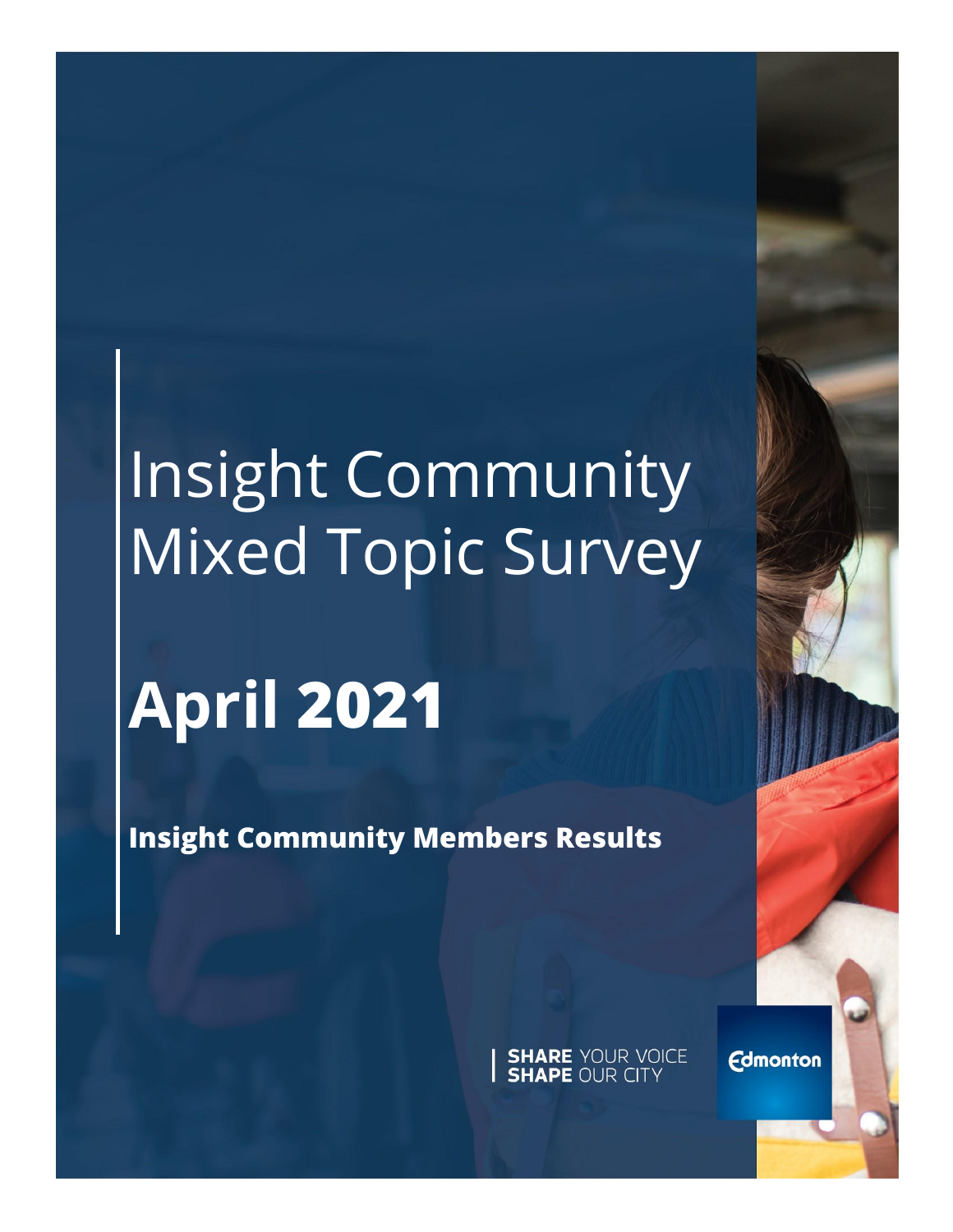*Thank you to all the Edmonton Insight Community members for engaging with us and providing your feedback to help City of Edmonton Council and administration make decisions.* 

*-Corporate Research Unit*

2

As of April 2021, more than 13,400 Edmontonians are part of the Insight Community who engage with The City of Edmonton through different survey formats. The Insight Community is managed by the Corporate Research Unit at the City of Edmonton. Corporate Research Unit advises on, plans, executes, and reports on research for almost every administrative area of the City.

From **April 13th to April 20th 2021**, 3,316 Insight Community members engaged with The City of Edmonton by answering a survey that was sent to them via email. The survey was designed to gather members' opinions on a variety of topics (Mixed Topics) including:

Ideal survey length

Mixed Topic survey is composed of a variety of questions on various topics that help different departments make decisions using public feedback. This document highlights what we heard from the Insight members on the topics included in the April 2021 Mixed Topics survey.

As it is a non‐random online survey, a margin of error is not reported for these results. However, if a probability sample had been used results for a random sample of 3,316 would be accurate to  $\pm$  1.4 percentage points, 19 times out of 20.

### *More than 13,400 members*

### *3,316 respondents*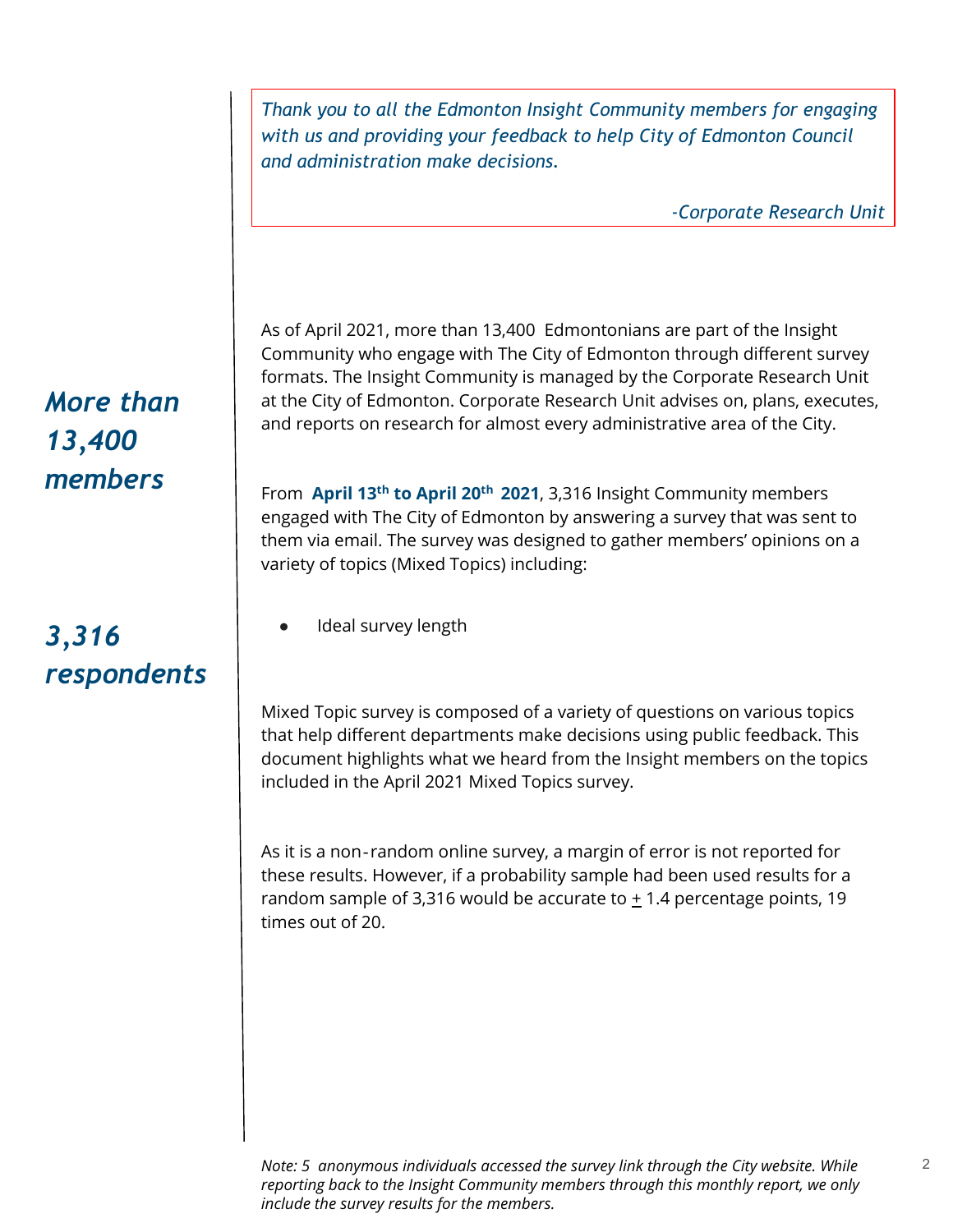#### **WHAT WE HEARD**

#### **IDEAL SURVEY LENGTH**

Insight Community respondents were asked about their preferred duration of a survey, given the survey is of interest and relevance to them. Insight Community respondents provided the following answers:

| <b>Description</b>                                                                                                            | <b>Average survey length</b> |
|-------------------------------------------------------------------------------------------------------------------------------|------------------------------|
| Survey is so short that it is not providing you enough<br>opportunities to share your thoughts                                | 5 minutes                    |
| Survey is just the right length for you to share your<br>thoughts and also does not take too much time for you to<br>complete | 9 minutes                    |
| Survey starts feeling long, but you would still complete it                                                                   | 13 minutes                   |
| Survey is really very long and you are very unlikely to<br>complete it                                                        | 17 minutes                   |